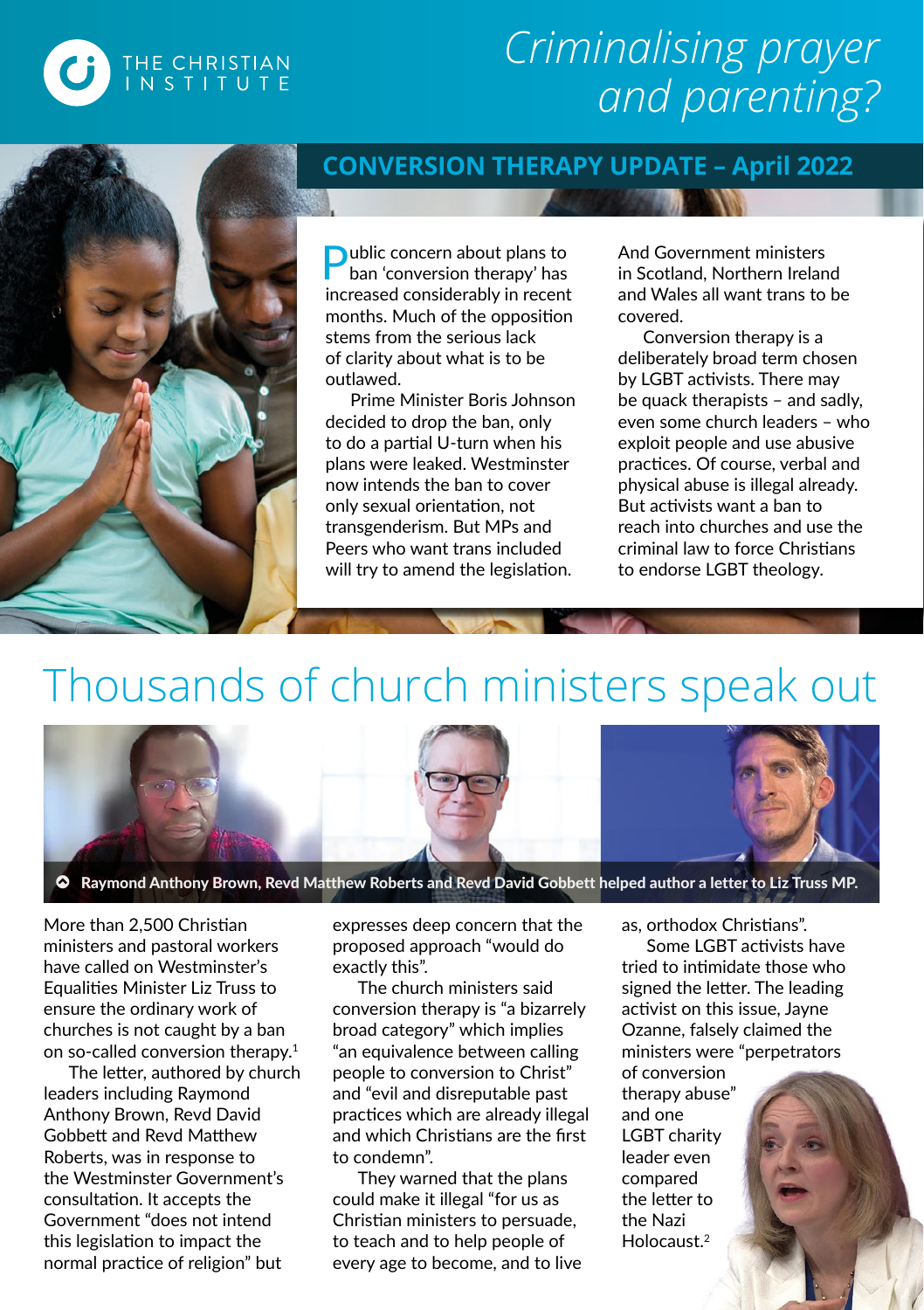# Key concerns still unresolved

The Westminster Government's consultation document said personal freedoms, including freedom of speech and belief, are "central" to the proposals. It also said that "everyday religious practice" will not be affected, and that "parents will remain able to raise their children with the values of their faith". These are important promises, but there was not enough detail in the consultation to know how they would be kept. Key concerns include:

### **GAPS IN THE LAW?**

The Government proposes a new coercive 'talking conversion therapy' offence, but there is huge uncertainty around what it is actually targeting. The consultation document said it has "identified gaps in the law". But it gave no examples of behaviours that are currently lawful that it believes would be criminalised, and so the proposals remain dangerously vague.

### **CHRISTIANITY IS NOT COERCIVE**

The Government says it will outlaw coercive 'talking conversion therapy'. Christians oppose coercion. But some activists claim aspects of Christian teaching, such as sexual ethics and the judgement of God, are inherently 'coercive'.

What little detail the consultation paper gave about this new coercion offence was worryingly broad. It risks innocent conversations being deemed coercive and therefore criminal. For example, the consultation document said likening same-sex attraction or being transgender to a "deficiency" could amount to conversion therapy. Could a Christian's beliefs about sexual sin be interpreted as likening it to a deficiency?

The refrain in the Lord's Prayer "forgive us our sins" tells us that we are all 'lacking' in the sight of God. These are theological matters and it is not the job of the State to dictate doctrine.

## MSPs call for extreme conversion therapy ban

In February MSPs debated a report from the Scottish Parliament's equalities committee which calls for an extreme ban on conversion therapy, modelled on controversial legislation in the Australian state of Victoria.<sup>4</sup> Many MSPs who spoke in the debate agreed with such broad legislation, with one referring to the Victoria ban as "best practice".



Many MSPs did say they want to respect religious freedom, and the Equalities Minister said concerns about the potential impact of a ban would be "considered

extremely carefully and sensitively". Contact from concerned constituents clearly made an impact. But it was also evident that many MSPs did not understand that

'religious freedom' includes beliefs they don't personally agree with. Some made it clear that only religious activities that they considered 'non-judgemental and non-directive' would be allowed to continue.<sup>5</sup> Christians are often wrongly accused of being 'judgemental' merely for holding to Christ's teachings. And the Christian faith is most certainly 'directive'.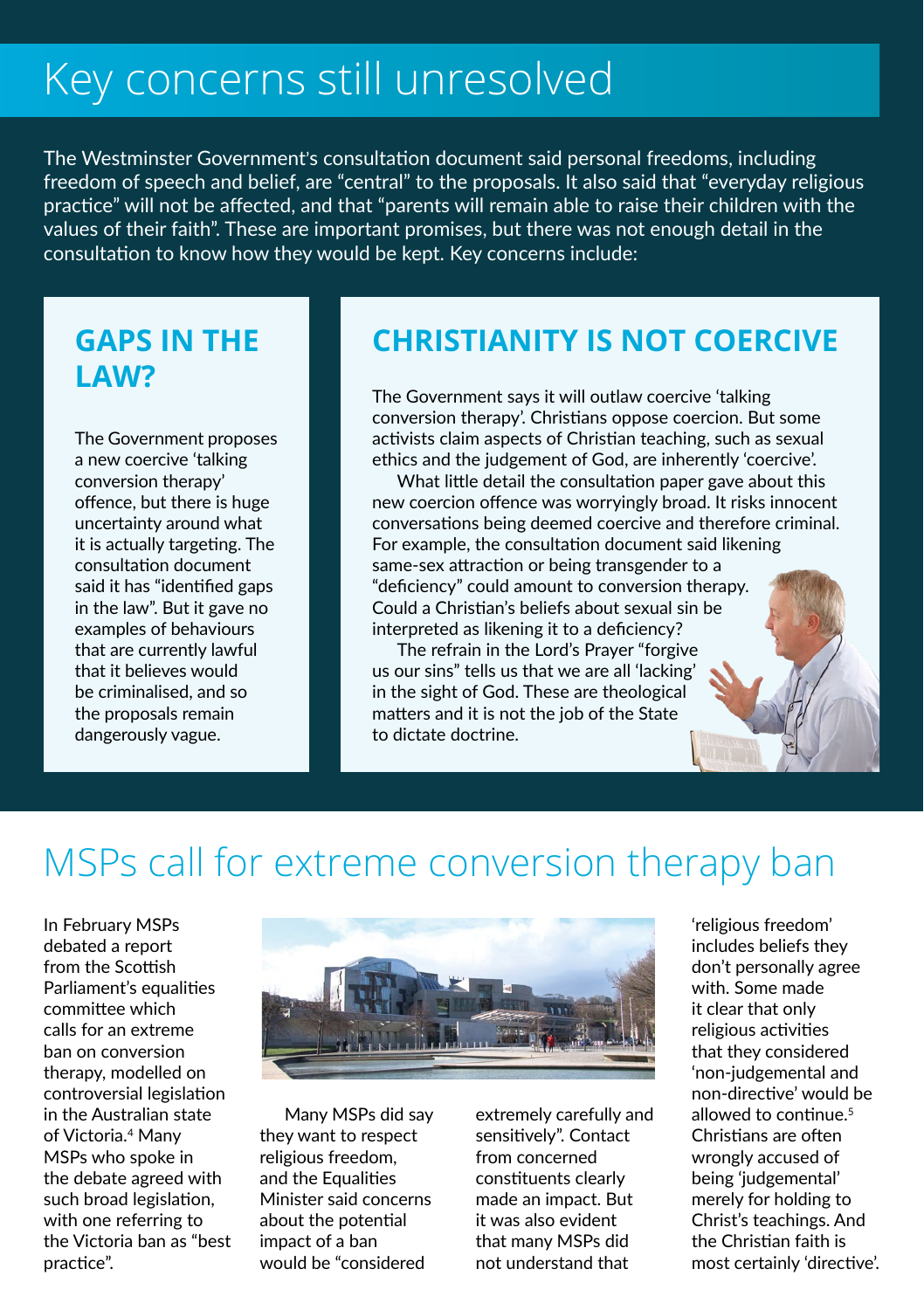

### **CONSENT TO PRAY?**

The consultation said adults would be able to consent to receiving non-coercive 'talking conversion therapy'. It would be utterly wrong to label ordinary prayer and pastoral conversations as 'talking conversion therapy' in the first place. And it is unclear how 'consent' would be proved if someone had to defend himself from an allegation that he gave 'talking conversion therapy'.

If a minister is asked by a church member to pray with them about sexual temptation, it should be of no interest to the criminal law whether the temptation is heterosexual or homosexual. It would be an intolerable imposition if the minister had to have a signed consent form before he could pray with a same-sex attracted person.

### **PROSECUTING PARENTS**

The consultation said young people should be supported in "exploring their identity without being encouraged towards one particular path". This could have disturbing implications for parenting. Parents must not be at risk of prosecution simply because they direct their children towards the path they believe is best for them. The Supreme Court has emphasised the importance of families being "left to bring up their children in their own way".3

It appears there would be a single test for the new criminal offence of 'talking conversion therapy' against someone under 18. Merely being 'motivated by conversion therapy' would apparently be enough. Since under-18s could never consent, this would create an extraordinarily broad and dangerous offence. There would be no need to prove that the behaviour itself was in any way harmful. An obviously benevolent act could still result in a criminal conviction if a court decided it was motivated by conversion therapy.



## Feminists: trans ban will hurt young people

A number of feminist groups have raised concerns about the potential impact of a conversion therapy ban on young people, especially if it covers transgenderism.

Scottish group Fair Play For Women fears the proposed legislation could criminalise those "trying to help children with gender dysphoria to feel more comfortable in their body".6 They are particularly concerned about the increasing number of genderconfused adolescent girls seeking help, who are being encouraged to "pursue a pathway to puberty

blockers, cross-sex hormones and surgery".<sup>7</sup>

The Westminster Government said last year that a person will be "able to openly explore what works for them without feeling pressured into any particular outcome".8 But the Sex Matters organisation says a ban that includes trans would mean more young people facing "one-way pressure to transition" because of the climate of fear it would create for those "who do not support an affirmation-only approach to gender identity".9

The trans aspect of a ban



has so far been the most controversial part, hence Westminster's decision to leave it out. But activist journalists, spurred on by groups like Stonewall and the Ban Conversion Therapy campaign, are furiously campaigning to get it put back in.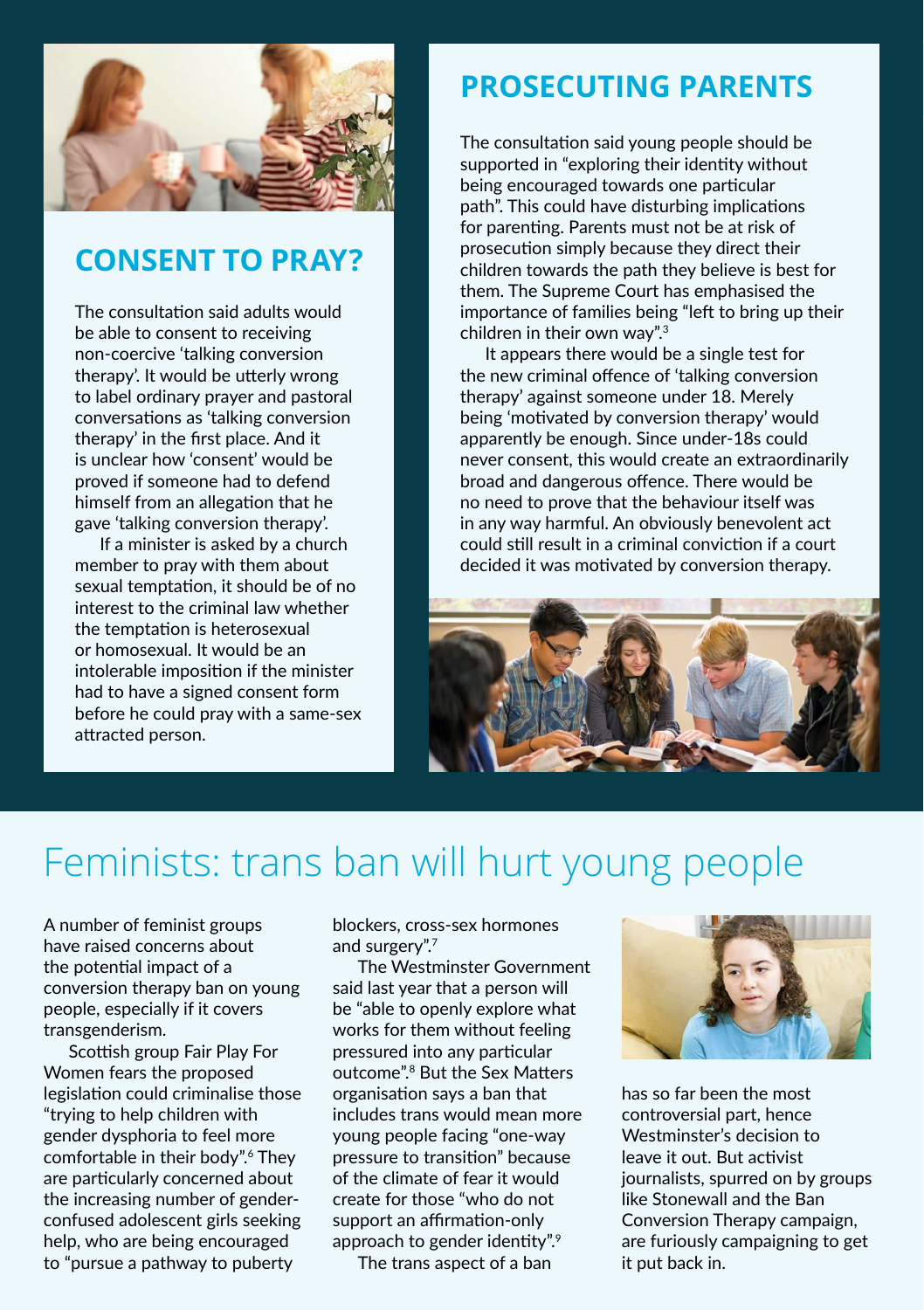# Ordinary work of churches targeted



### **ACTIVISTS MAKE OUTRAGEOUS DEMANDS**

Those calling for a ban to include the everyday practices of Bible-believing churches have become increasingly unguarded in their public pronouncements.

Jayne Ozanne, Chair of 'Ban Conversion Therapy', said that "gentle, noncoercive prayer" must be covered by a ban.10 In an interview with Premier Christianity, Ozanne said: "I'm trying to ban harmful prayer that has a predetermined purpose that is directed at an individual with an aim to change".

Asked whether she wants to ban praying with someone, at their request, about remaining celibate, she said: "Yes, because it is damaging".11 Ozanne has even claimed that church leaders who express concerns about a broad ban are "determined to continue to inflict their known harm on vulnerable LGBT people".<sup>12</sup>

Ozanne's colleague Fiona Bennett told the Scottish Parliament's equalities committee that they want the ban to affirm their particular brand of LGBT theology: "It would be very helpful and would be lifeaffirming for all of us in the church who stand in that perspective<sup>"13</sup>

The 'Ban Conversion Therapy' campaign's 'Cooper Report' claimed restrictions on the right to manifest religion and belief, including prayer, are "necessary, justified and proportionate". It said that only prayer seeking to help someone accept their sexual orientation or gender identity should be lawful.<sup>14</sup>

### **CALLS TO BAN REPENTANCE**

In October, LGBT campaigner Peter Tatchell told GB News that gentle prayer should be outlawed, "If people are saying to us that we are sinful, immoral" or that "we must repent, that we're going to end up in hell".15

And in response to the Westminster consultation, Humanists UK called for a ban to include

"verbal communications... such as confessions/ repentances" along with "faith declarations, fasting, pilgrimages, and attendance on religious courses".16

Core aspects of the gospel message are protected by human rights law. Yet activists say they should be banned and claim even those who consent

to being prayed for were really being 'coerced' by "family, church and peers".

Peter Tatchell @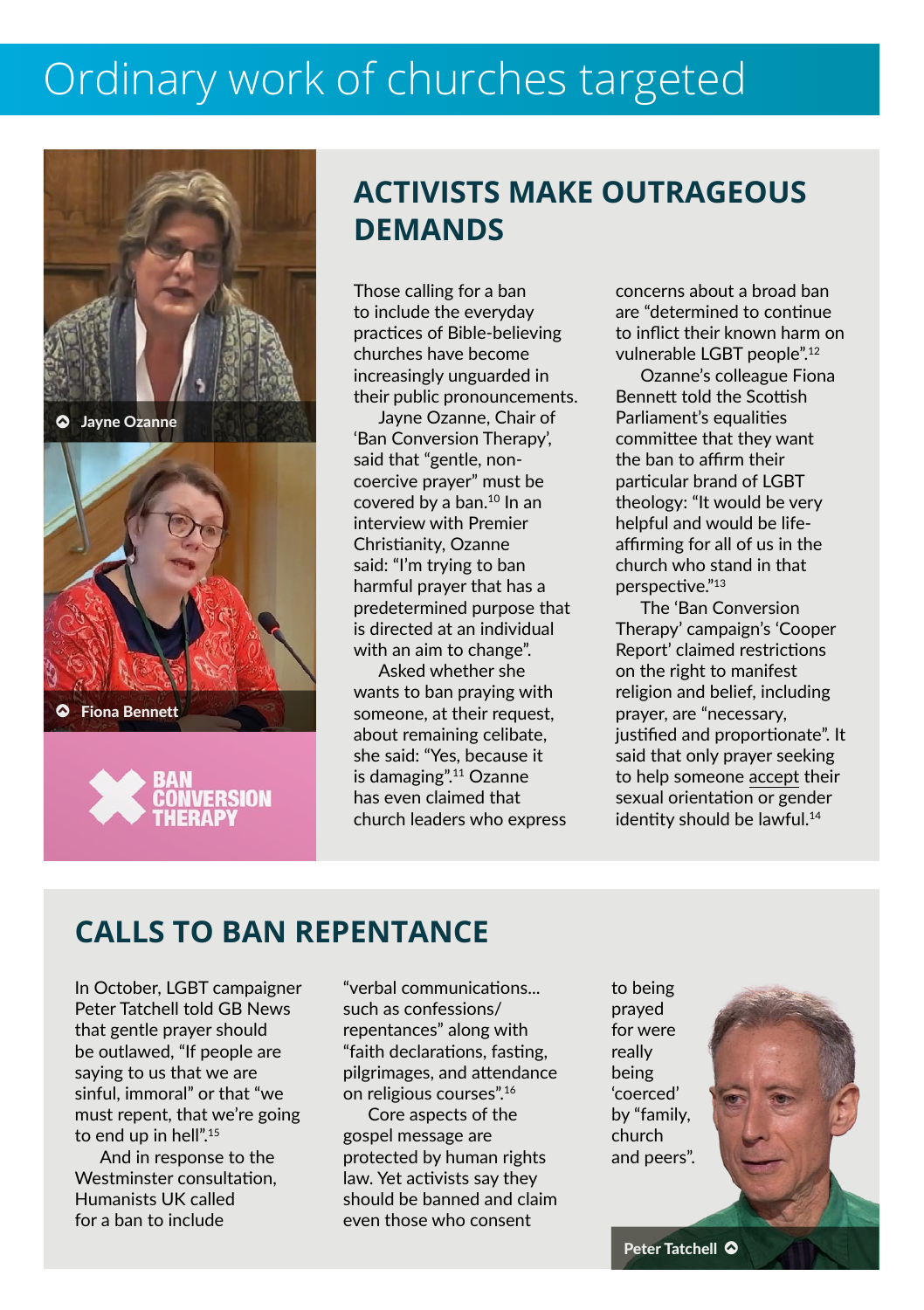### **PREPARING FOR COURT ACTIONS ACROSS THE UK**

In May 2021 we instructed Ai Law to write to the Government at Westminster, preparing the ground for a judicial review if its conversion therapy law tramples on human rights. Since then we've instructed Hewitt & Gilpin in Northern Ireland and Lindsays in Scotland to do the same with the governments there. In each case we provided ministers with written advice from leading QC Jason Coppel.<sup>17</sup>

Coppel states that evangelism, church membership, baptism, communion and even

one-to-one prayer could all fall foul of the kind of conversion therapy ban sought by activists.

However, he said: "The Courts have consistently regarded [Christian beliefs about sex, sexuality and marriage] as protected by Article 9 [of the European Convention on Human Rights] and worthy of respect… These beliefs must be treated by the State with neutrality and impartiality."

He added: "…one of the fundamental facets of

freedom of religion or belief is the right of a religion to determine its own beliefs and practices, the legitimacy of which should not be questioned by the state".

On parents encouraging their children to embrace Christian teaching, he said: "There are additional barriers to the legality of prohibiting the expression of Christian beliefs within the family, by parents to their children."



### **'LET US PRAY' CAMPAIGN LAUNCHED**

In September 2021 the Let Us Pray campaign was launched, spearheaded by the Institute, campaigning in the media and on social media to prevent innocent parenting and the ordinary work of churches being caught by a ban. We have also continued to make our case directly to civil servants and politicians. Both the Institute and Let Us Pray produced guides to help people respond to the consultation within days of it being announced, and we held popular webinars to encourage people to take part.

Sign up to the Let Us Pray email list to be the first to hear about developments in the campaign: www.letuspray.uk



### **THE CI GIVES EVIDENCE TO PARLIAMENT**



The Institute was invited to give evidence to MPs on the Commons Women and Equalities Committee in November 2021.<sup>18</sup>

Deputy Director Simon Calvert stressed that coercive and abusive behaviour "should be caught by existing law". He added that the consultation's proposals are 'confused' and suffer from a "lack of detail". He also told the Committee that it would be difficult to devise a ban that "does not get used to undermine the ordinary work of churches". Mr Calvert warned that activists are calling for "one of the most religiously repressive laws" the UK has ever seen.